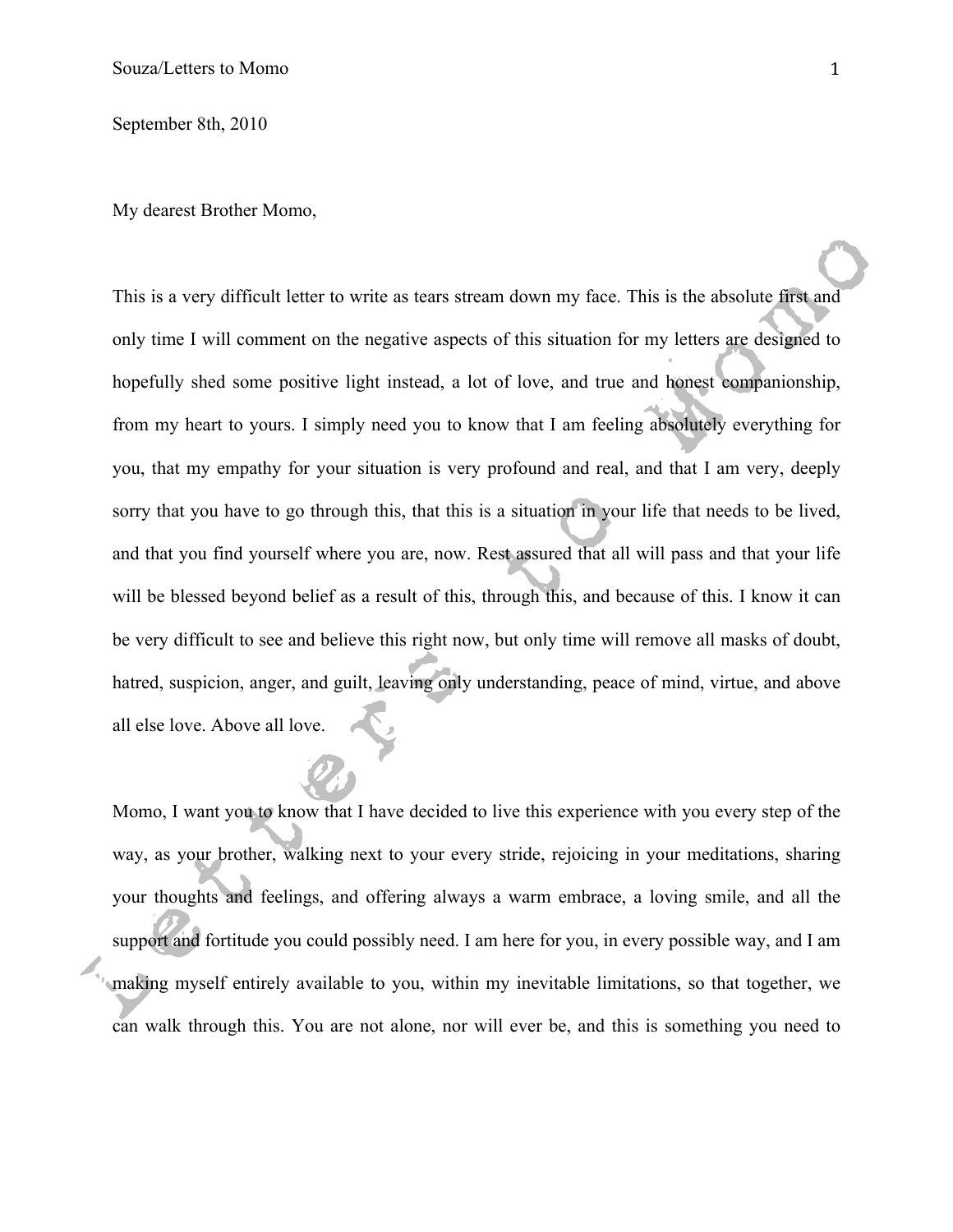know in your heart, for this will be the solace that will put you to bed at night and the strength and wisdom needed to wake up and shine with the sun.

You might be in prison physically, but you can be anywhere you choose to be mentally, internally. Even in the darkest of times, in the hardest of moments, know in your heart that there is divine justice in everything. Everything is as it should be. This is not an attempt at false optimism; this is a reminder of our innate divinity, a call to action for the faith we seek to become the force that drives us, and an honest acknowledgement of the truth within. Accept your situation with an open heart and an open mind, and be grateful, for everything you have chosen, and for everything that you have allowed yourself to experience.

Your soul needs this experience to grow, to learn, to become itself and to then serve. Know this deep inside you because you are not a victim. No one in that prison is. A victim is powerless; a victim externalizes all self-worth and leaves it to the whims of those judging his situation, to the whims of the equally powerless left only to celebrate self-pity.

No, yours is a world of endless opportunity, a rapturous gift of self-consciousness, a beautiful period of time left to internalize all, to reflect, to appreciate, and to understand… and if you dare, to enjoy. For that is the ultimate battle, the warrior poet´s last justice, the freedom, the opportunity, to enjoy your current situation, to find that light and become it, because only you author the choice of perspective, only you can decide what world you will inhabit. This is a time to live and to let life once again take center stage while we remain loyally in awe, a faithful audience observing, participating, experiencing how it all simply is, how it all blends into each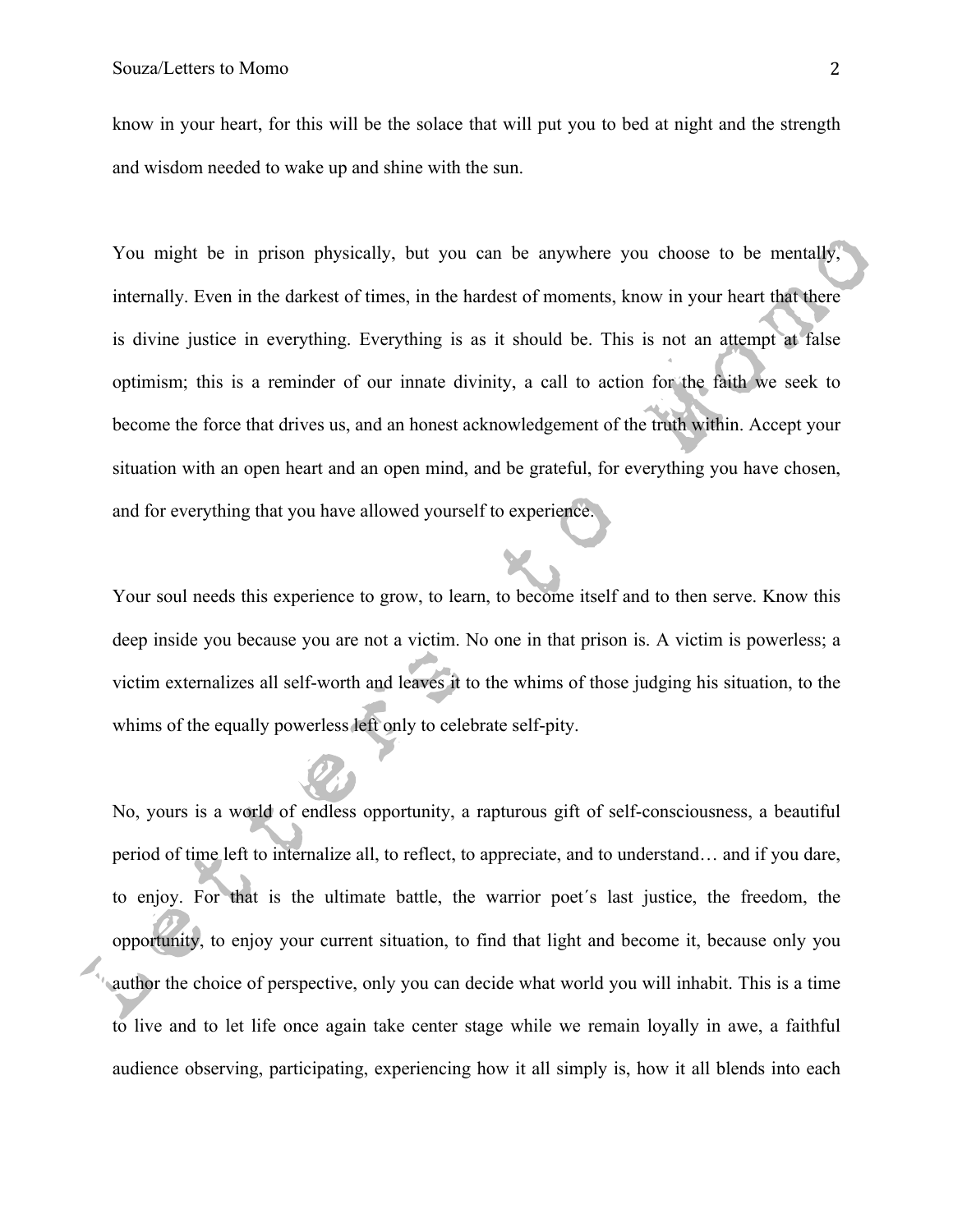other, and how there is order, harmony, and perfect design, divine design, in absolutely everything.

This is your choosing, whether conscious or sub-conscious and there is power in that! There is freedom in that for there is ownership and where there is ownership, there is no guilt. Your situation carries absolutely no guilt; no self-guilt and no guilt externalized and placed on someone else. He who is thankful can rejoice in every situation, for the attention is in the brilliance of it, in what you see and realize, and in the gifts you give yourself, day in and day out, because you can. Because you choose to. Remember that what you invite in is what you acknowledge… choose wisely.

Guilt is a rational construct, a product of cognition. It does not exist. As easily as it was constructed, just as easily can it be destroyed. It all depends on you, on where your attention is, for where your attention lies - therein lies your energy, your being. Channel it wisely, channel to that which exists, not to a mental construct that is self-destructive. The same goes for pain and suffering. Pain exists; it is a metaphysical experience. If we bump our head on the wall, we will experience pain. We will pay attention to it as it happens, accept its presence, and then we will move on, and the pain will become nothing more than an occurrence, a memory.

You cannot; however, suffer from that bump on the head. Suffering is a choice, it is another mental construct product of lingering on the past, on failing to see that the bump on the head came and left, that there is no more pain… suffering is mental pain, fueled by angst, by selfdeceit and by lies. You cannot suffer unless you choose to. And in that sentence lies a counter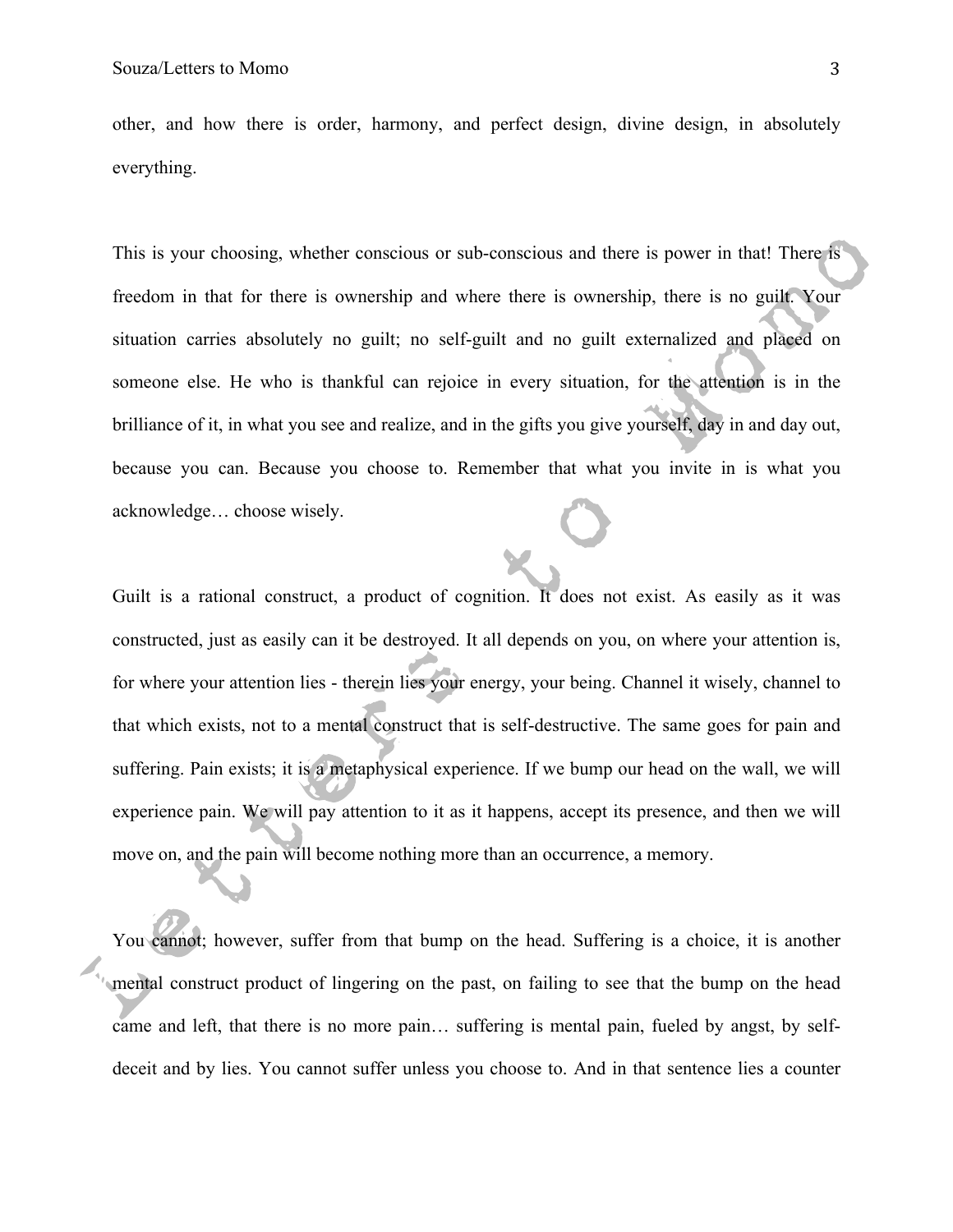argument of equal power: you can only suffer if you feel you don´t deserve happiness. Now we can easily rid ourselves of this claim for it entails killing two non-existent rational products: guilt, and suffering. And nothing is easier than killing things that don´t exist, right? You simply stop paying attention to them and they dissolve into thin air…

You will only feel you don´t deserve happiness if you feel guilty… if there is that mental construct obstructing your divine gift to freedom and infinite happiness. So you get rid of guilt and automatically you re-open the real door, the door to happiness, the door to truth and the door to your life. And how can you stop suffering? By feeling the PAIN, and choosing to release the mental construct of suffering. If we linger, we suffer, we freeze time and space and cease to experience, to experiment reality, as life is happening in this moment. Choose to inhabit yourself wholly, in THIS MOMENT ONLY, and leave everything else to the divine unknown, with faith that we are being carried and guided accordingly.

I read something beautiful the other day: "we are the furthest away from reality when we honestly believe there is a legitimate reason for us to suffer". The furthest away from reality... well let´s get the closest to reality as possible! And to do that we simply need to honestly believe there is a legitimate reason to never suffer! A realization, an internal truth that reminds us that we are not here to suffer! It´s as easy as realizing that we are innately divine! We are God´s creatures! You think he wants us to suffer? Impossible! That´s all on us. That´s our choice and our disregard for his ultimate beauty.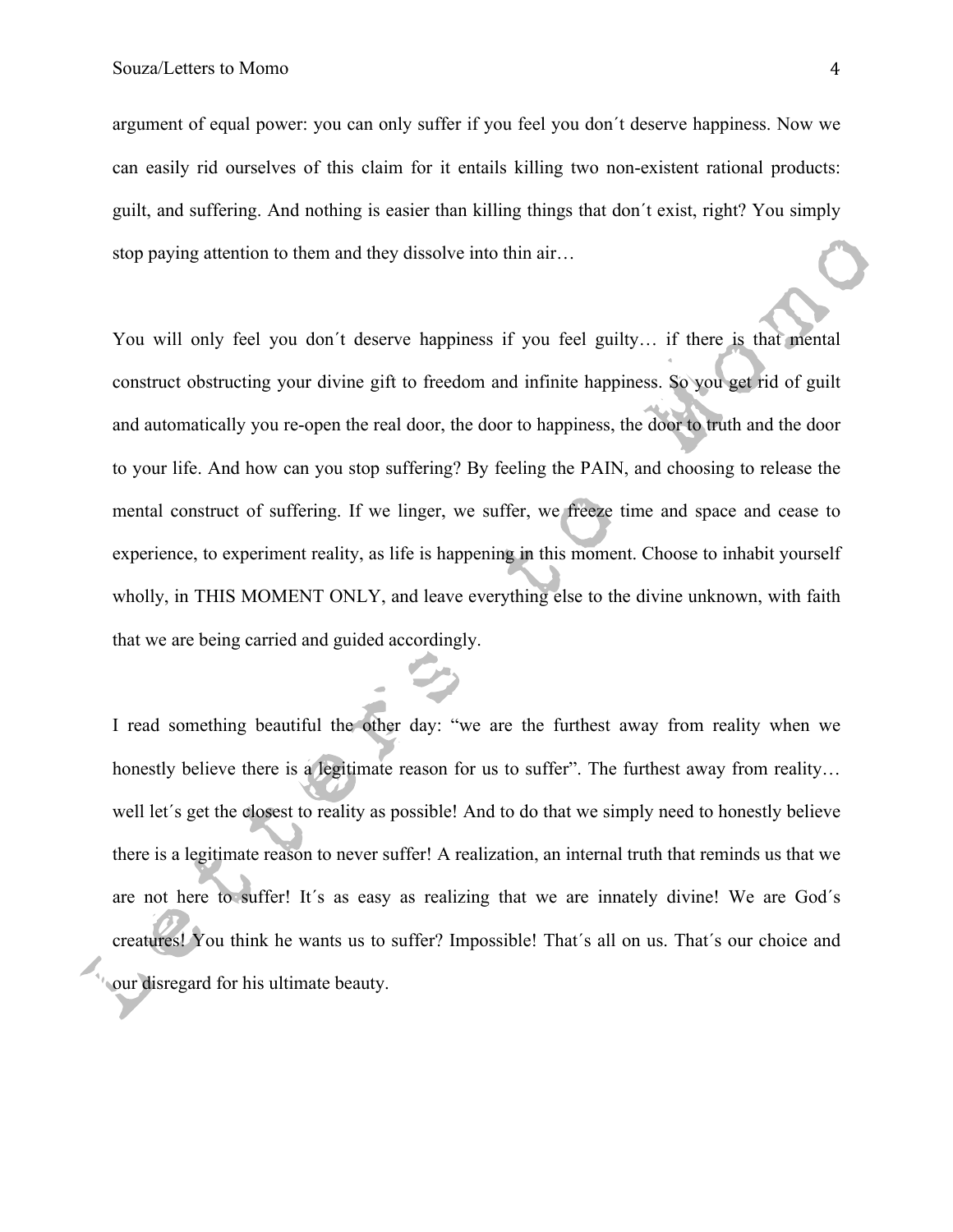Momo you are a beautiful human being, and I see nothing but love, kindness, and absolute integrity in your soul. I love you deeply and honestly, and I can see only the pure goodness and truth of your life! I celebrate you and I know who you are!

You must always remind yourself of this, always hold yourself accountable for your own worth, because for us to see it you must see it first and you must see it always! There is brilliance and strength in your heart, I know this and that is why I am not worried for you. I know you as a warrior, as a sacred warrior. This is simply another chapter in a brilliant life; do not forget this. See it within the context of your entire life, open up the lens and expand the perspective, do not see it for its limited definition and context only. And remember that nothing defines who you are. Nothing. The only things that can define you are your thoughts, your emotions, and your convictions. You are you forever, and I love you.

We are bound by love and by mutual understanding, so let's ignite this gift that we share so that we can walk through this together. You are not alone, nor will ever be. And I will remind you constantly of this, so that you might receive all the love that I have received from you, always and unconditionally, because that is who you are, a channel of truth and brilliance, a true warrior. Be a warrior my brother. Flip this entire thing on its head by doing simply one thing: be grateful. That sheds light onto everything and you will remain in peace. Be grateful. To be grateful one must acknowledge the worth in things, and magnify their power to your advantage.

Lay your thoughts on that which is, on the reality of things, in the space where suffering and guilt have no place, no reason to be, and absolutely no presence. Grant yourself the freedom to